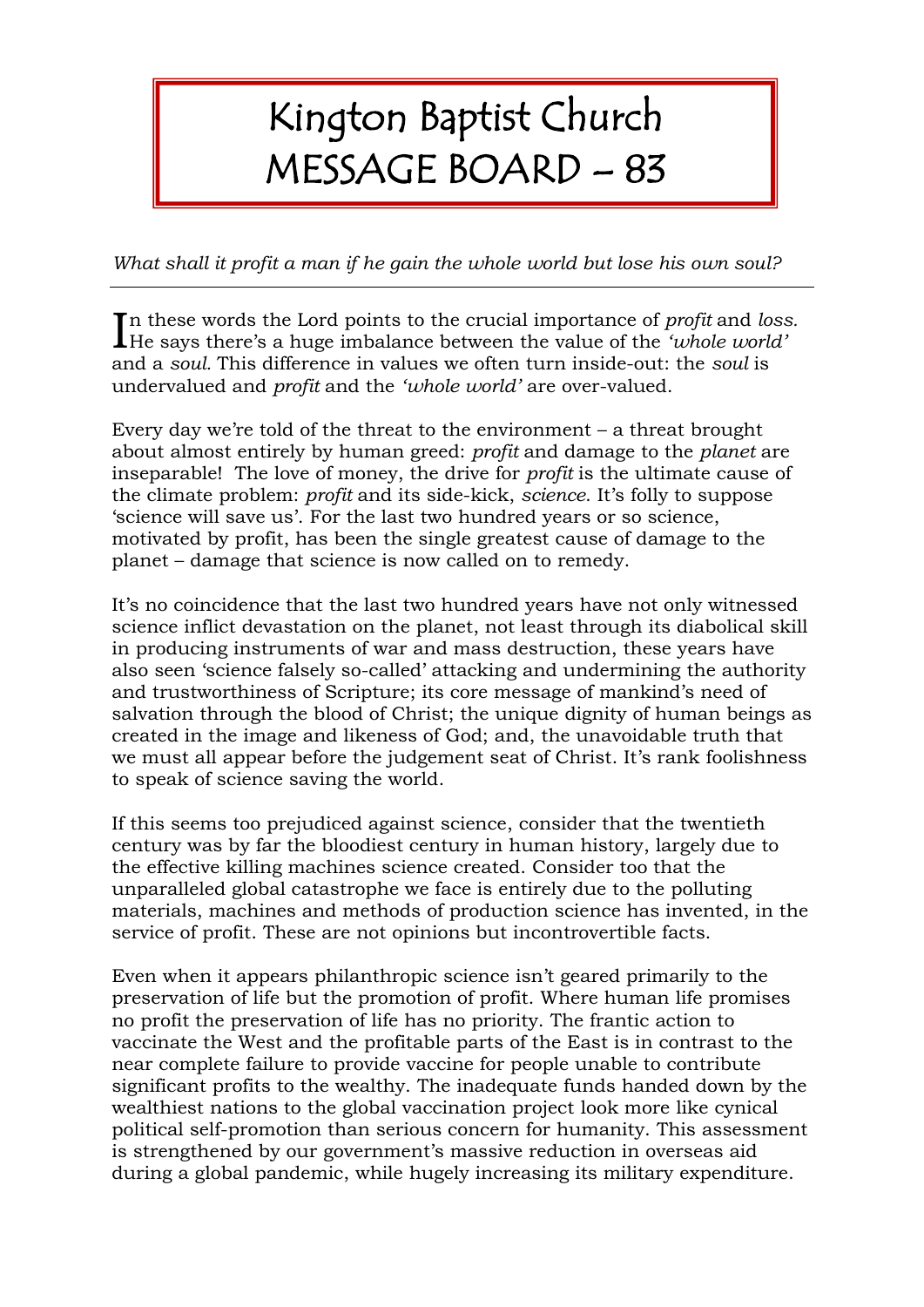The not-so-subtle determination of the wealthiest nations to secure profit from those at the very bottom of the economic pile is evident in the sale of arms to warring nations with complete indifference to the death and devastation that profits from military science bring to the poorest people: Yemen, Syria, Congo, Libya, Somalia, Eritrea and Ethiopia, the Central African Republic being only the most appalling cases. And let's not forget the self-inflicted death and damage to its population that profit from the sale of guns in the USA guarantees into its own long-term future.

Our Lord's words apply directly to the major concerns of *profit* and saving the *planet;* his words are concerned with the damage that greed for *profit* brings on the *planet* that feeds it, and with making 'saving the planet' our 'number one concern'. How contemporary are the words of Jesus!

The Lord's great concern is that the world's priorities put the *soul* in danger. He warns that obsession with *profit*, even if the *profit* amounts to the entire riches of the world, will, in the context of eternity, be no gain at all but terrible loss. He warns that conserving the *planet*, will, in the context of eternity, be no advantage whatsoever. In both cases he warns that the world's aims, ambitions and goals are fatally miscalculated.

Jesus is concerned with our true *profit;* he is concerned that we understand what should come first and what should come second. When we read, *'God so loved the world that he gave his only begotten Son',* we're not to think that 'the world' he speaks of is the planet; the world he loves are the people who inhabit the planet. The Son of God didn't shed his blood to save the planet; he shed his blood to save men and women; *we* are his great concern. He points us to real lasting *profit*. And he warns of the danger of losing what is infinitely more precious than any material *profit*, more precious even than the *whole world*. Jesus knows the value of a *soul*. He urges us to see the whole of life in the light of *eternity*. We face this great conflict: the value the world puts on *things* and the value God places on *us*. Satan aims to rob us of what's most precious. He uses two key methods: one is to appeal to our innate greed and selfishness – of *profit* and material wealth. The other method is to appeal to our 'better nature' – in this case the conservation of the *planet:* a worthy and proper project. The danger is allowing what's merely 'worthy' to have first place in our lives; to preserve the planet but lose our souls! It is fatal to our eternal future to treat climate change – or anything else – as more important and more urgent than the gospel of Christ. This generation of children know all about climate change and nothing about Jesus.

Jesus knows the *value* of a *soul*. The *soul's* value is measured by its *immortality*. The astonishing truth is a human *soul* is of more value than the entire world! *What profit if you gain the whole world and lose your own soul?* This for a simple reason: the world is *temporal* but the *soul* is *eternal*. The world is passing away, that's God's programme for it. Your *soul* is not passing away – and never will! The duration of the world is no more than a single tick of a clock compared with the eternity of your *soul*.